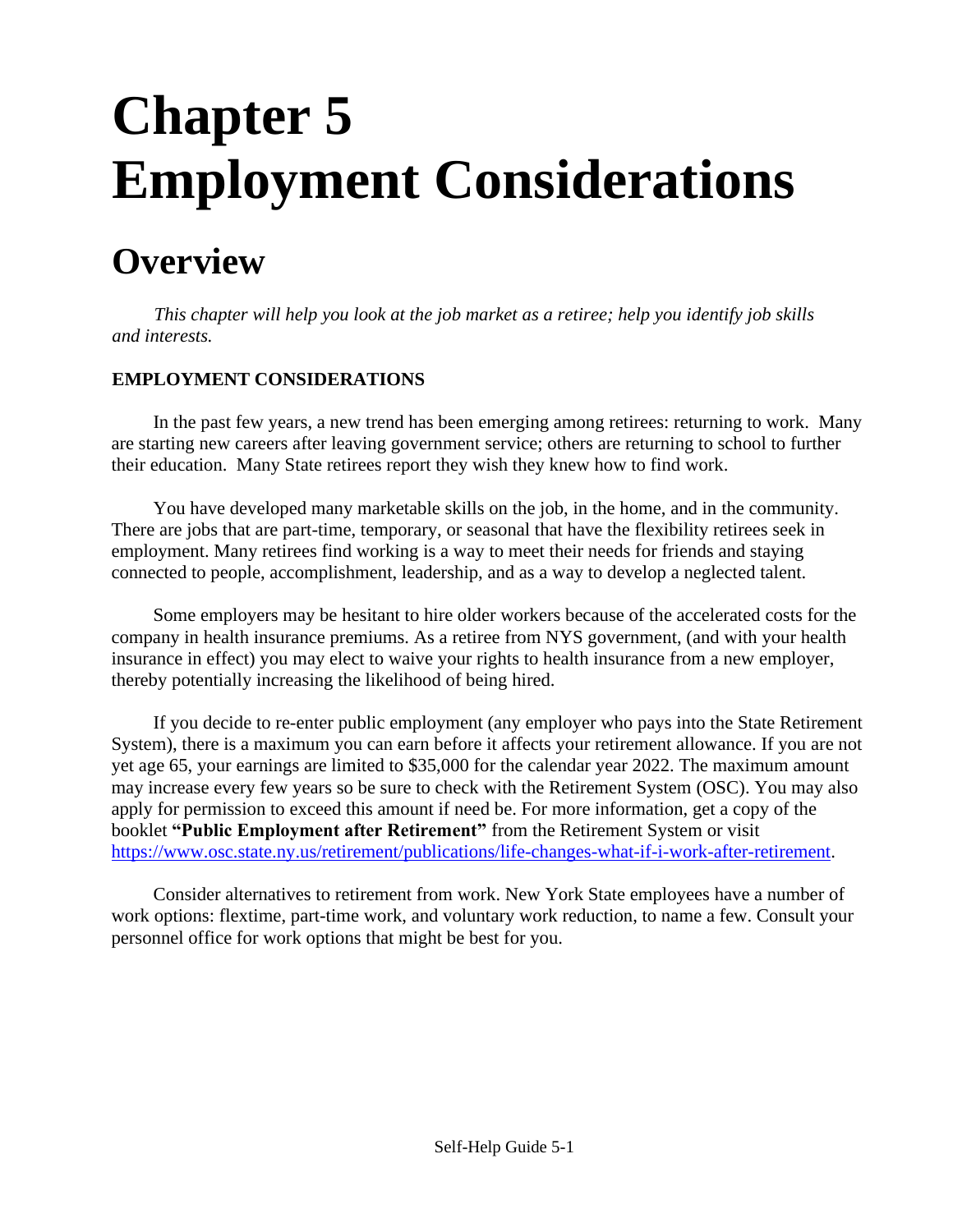#### **RESUMES**

A resume serves many purposes. Its main purpose is to secure an interview. A resume also serves as a structure for the interview process and reminds the interviewer of you after you're gone.

As you prepare to retire from New York State government you should spend some time preparing an updated resume in the event you seek employment in the future. The resume you prepare will be different from the ones you had previously prepared largely due to two factors:

- The experience and skills you have gathered since your previous resumes.
- Your status as an "older worker." (Most of the experts in the field seem to agree that those 45 and older are part of the *older workforce*.)

A resume should be tailored to the job you are seeking. Gone are the days when an applicant sent out the same resume to many job postings. Each job application will most likely warrant a slightly different version of your resume. Know what the potential employer is looking for and be sure to emphasize those skills in your resume. Most former retirees will choose a functional (organized by skills and functions) format for their resume rather than chronological. For tips on writing resumes and cover letters you may wish to visit the NYS Department of Labor's web site at: <https://www.labor.ny.gov/careerservices/findajob/sampcovr.shtm>

Resume tips for the *older worker*:

- Remove all indicators of your age, i.e., the year you graduated from school or the total number of years worked (instead list number of years in a certain position or years spent using a skill such as years directing a team of 6 accountants) and the year any awards were received (unless they were in the last 10).
- Create a "strengths" section to emphasize your ability to work independently or to fit in with an intergenerational team already into a project.
- List your education **after** your experience. Since your formal education probably took place some years ago, it is better to emphasize your abilities by listing them first.
- Emphasize the positive attributes of age, including accumulated experience, perspective, consistent achievement, maturity, judgment, and increasing responsibility.
- If you are able to work on a short cycle or project basis, part-time, flexible hours, weekends, or holidays be sure to mention this in the resume.
- Date your resume in small type at the bottom right hand corner of the page. This enables the employer to see it is up to date and will help you in your record keeping as well.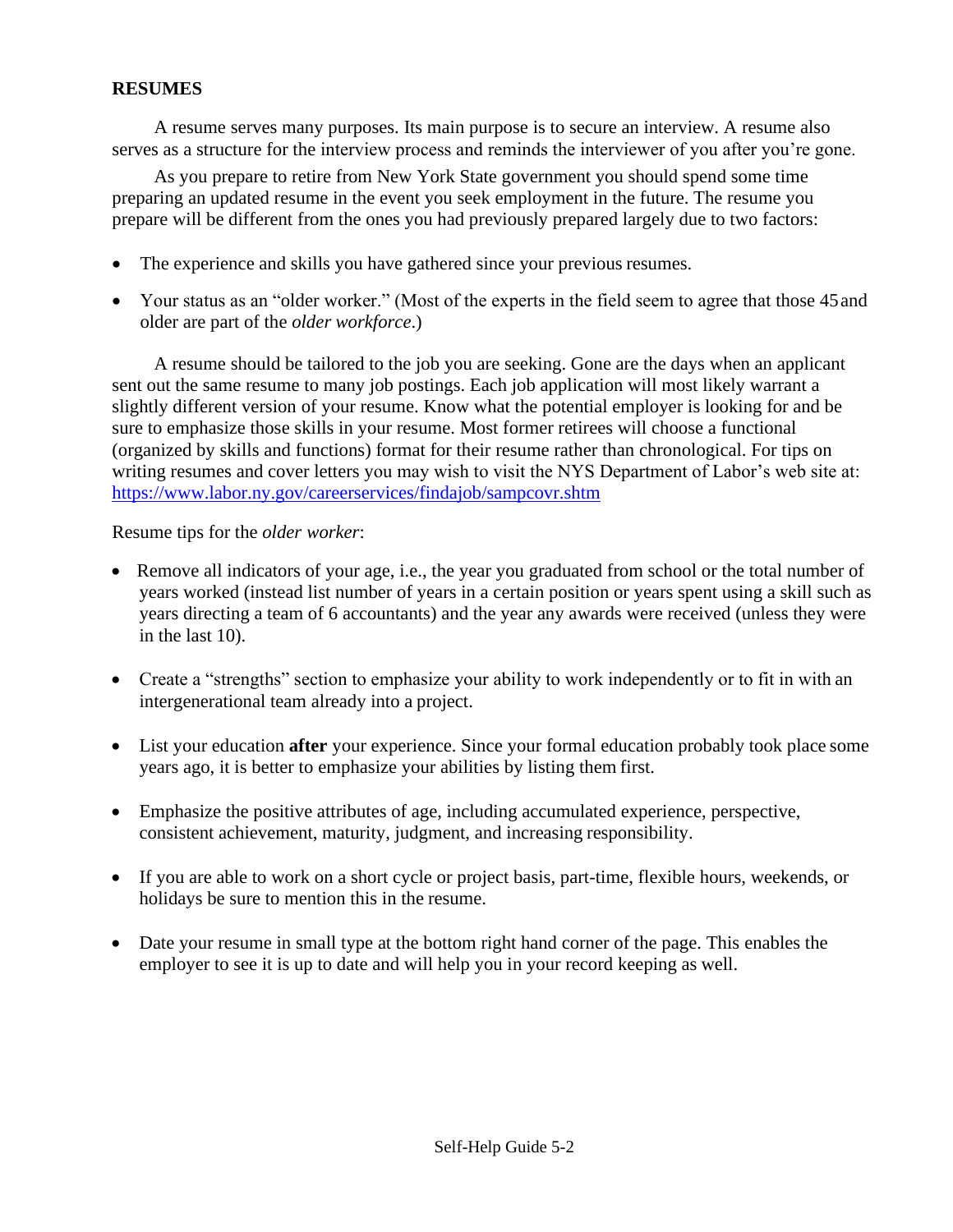Power words to consider using in your resume include:

| conducted  | negotiated  | designed    | selected   |
|------------|-------------|-------------|------------|
| supervised | trained     | managed     | originated |
| delivered  | initiated   | implemented | innovated  |
| planned    | presented   | created     | edited     |
| instituted | coordinated | analyzed    | researched |
| developed  | completed   | organized   | produced   |
| wrote      |             |             |            |

Remember, there are few rules in resume writing. You should choose a format that most favorably presents your job history as it relates to your current objective. Present the highlights of your career, not the whole story. It is meant to be a marketing piece not your life history.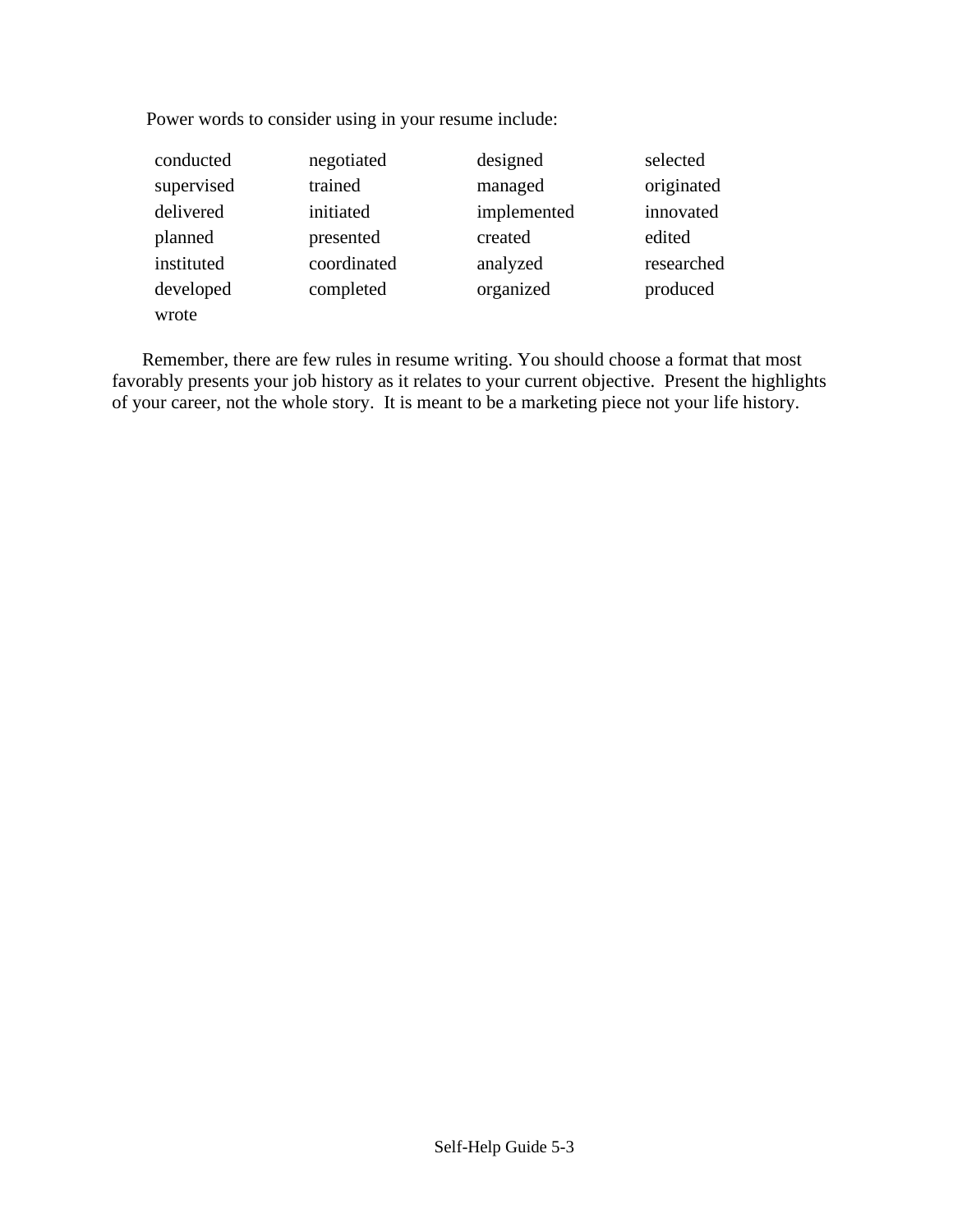#### **WORK SATISFACTION**

Satisfaction is a very personal feeling. What may be satisfying to one person may be dissatisfying to someone else. When choosing a new job or career it is helpful to know what makes you feel satisfied. Go through this list of reasons for work satisfaction.

Rate these for the job you now hold, giving three points to your most important concerns, two for your less important, and one point for those that matter the least to you. Then complete this list again in a different color ink, listing what would be most important to you in a job after retirement.

|                                                              | <b>CURRENT</b> | <b>RETIREMENT</b> |
|--------------------------------------------------------------|----------------|-------------------|
| Chance to help society as a whole                            |                |                   |
| Chance to help other people individually                     |                |                   |
| Chance to meet new people                                    |                |                   |
| Opportunity to be part of a team                             |                |                   |
| Opportunity to exercise leadership                           |                |                   |
| Can prove my competence                                      |                |                   |
| Can assume responsibility, make decisions                    |                |                   |
| Pushes me to operate at a high-energy level                  |                |                   |
| No pressure with deadlines or competition                    |                |                   |
| Gives me recognition                                         |                |                   |
| Exercise my reasoning facilities and problem-solving ability |                |                   |
| Shows immediate results of my efforts                        |                |                   |
| Allows me to create order, set up systems                    |                |                   |
| Involves social status and prestige                          |                |                   |
| Offers variety, change                                       |                |                   |
| Allows for creativity and originality                        |                |                   |
| Provides strong supervision                                  |                |                   |
| Allows for independence                                      |                |                   |
| Chance to learn and grow                                     |                |                   |
| Uses my precision skills                                     |                |                   |
| Offers stability, security                                   |                |                   |
| Provides me with an audience                                 |                |                   |
| Offers a high earning potential                              |                |                   |
| Challenges my abilities                                      |                |                   |
| Involves a field that interests me                           |                |                   |
|                                                              |                |                   |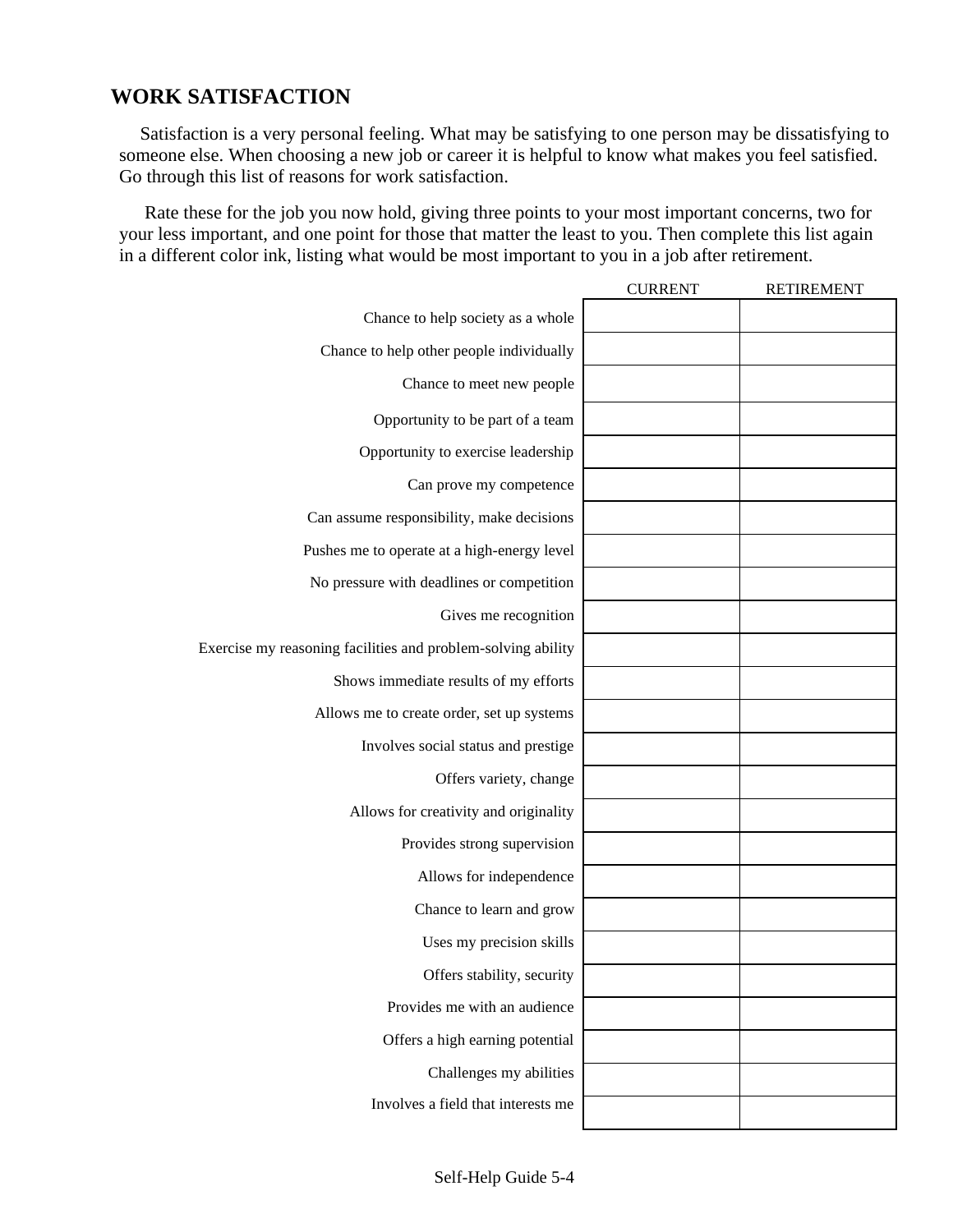#### **WORK VALUES INVENTORY**

The Work Values Inventory can help you assess your needs and find out what would be important to you in a retirement job. Complete this inventory based on what will be important to you in retirement, not what is important to you now. For example, you may enjoy having a lot of responsibility on the job now, and at the same time, you may be looking forward to having less responsibility once you retire.

Mark the work values in each column that are most important to you. If a value is not important mark the *middle* box. When looking for a paid job or volunteer work, choose the position that satisfies more of your work values.

|                                                                                  | VERY   | <b>MODERATE</b> | <b>NOT</b> | <b>MODERATE VERY</b> |        |                                                                                                          |
|----------------------------------------------------------------------------------|--------|-----------------|------------|----------------------|--------|----------------------------------------------------------------------------------------------------------|
| Work for an organization                                                         | $\Box$ | □               | □          | □                    | $\Box$ | Self-employed                                                                                            |
| Work alone                                                                       | □      | □               | □          | □                    | $\Box$ | Work with people; potential for close<br>interpersonal relationships with coworkers.                     |
| Structured environment: definite job descriptions,<br>responsibilities, policies | □      | □               | $\Box$     | □                    | $\Box$ | Unstructured environment; work on own<br>initiative; make own decisions, opportunities<br>for creativity |
| Close supervision                                                                | □      | $\Box$          | $\Box$     | $\Box$               | $\Box$ | No supervision                                                                                           |
| Low level of responsibility: no need to make<br>tough decisions                  | □      | □               | □          | □                    | $\Box$ | High level of responsibilities making<br>key decisions, have power and<br>authority                      |
| Short hours                                                                      | □      | □               | □          | □                    | □      | Job responsibilities demand time investment                                                              |
| Guaranteed regular hours                                                         | □      | □               | □          | □                    | $\Box$ | Flex, temp, or seasonal work                                                                             |
| Variety of duties every day                                                      | □      | □               | $\Box$     | $\Box$               | $\Box$ | Perform similar functions continuously                                                                   |
| Work involving risk-taking, and with high degree<br>of challenge/adventure       | □      | □               | $\Box$     | $\Box$               | $\Box$ | Work offering security and steady employment                                                             |
| Fast-paced, busy every minute, high pressure work                                | □      | $\Box$          | □          | $\Box$               | $\Box$ | Slow-paced, low-pressure work                                                                            |
| Visible end products; specific achievable goals                                  | □      | $\Box$          | $\Box$     | □                    | $\Box$ | Few tangible end products; long-range goals                                                              |
| Work indoors in pleasing and comfortable<br>working environment                  | □      | □               | □          | □                    | $\Box$ | Work outdoors in natural environment                                                                     |
| Work opportunities in any geographic area of the<br>U.S.                         | □      | $\Box$          | □          | $\Box$               | $\Box$ | Work concentrated in specific geographic areas                                                           |
| Work for large agency or organization; e.g.,<br>government agency                | □      | □               | □          | □                    | $\Box$ | Work for small organization; e.g., family<br>business                                                    |
| Work involves high degree of prestige and status                                 | □      | □               | $\Box$     | $\Box$               | □      | Work offers low degree of prestige and status                                                            |
| Work offers many opportunities for advancement<br>and professional development   | $\Box$ | $\Box$          | □          | $\Box$               | $\Box$ | Work offers few opportunities for advancement<br>and professional development                            |
| Place of work is near residence                                                  | □      | □               | □          | □                    | $\Box$ | Live 1/2 hour or more from place of work                                                                 |
| High level of involvement with machinery                                         | □      | □               | □          | □                    | $\Box$ | Low level of involvement with machinery                                                                  |
| Early retirement                                                                 | □      | □               | □          | □                    | $\Box$ | Opportunity for continued work after age 65                                                              |
| Involves frequent travel                                                         | □      | □               | $\Box$     | $\Box$               | $\Box$ | Involves little or no travel                                                                             |

#### **I M P O R T A N C E**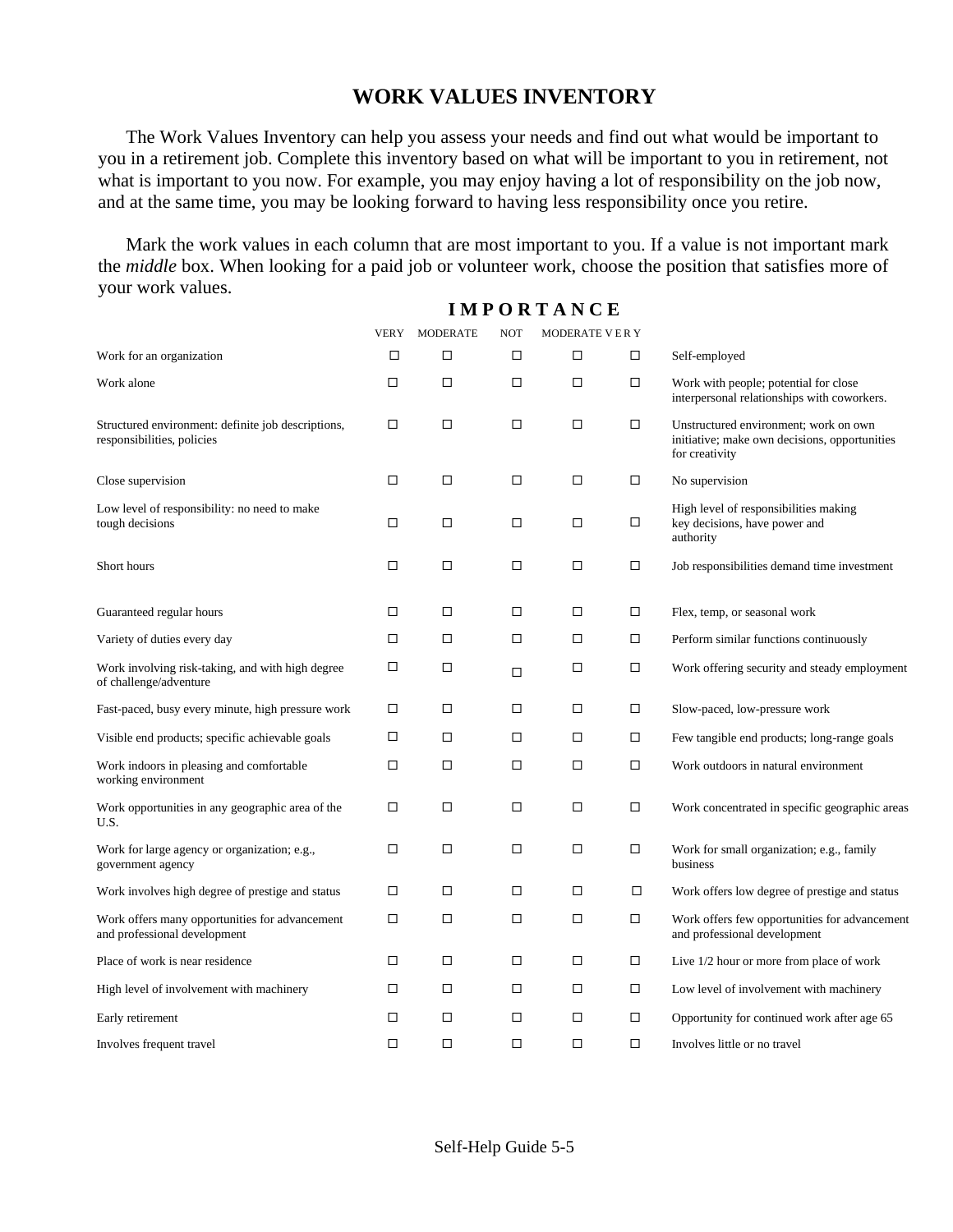## **RETIREMENT CHECKLIST**  *Employment Considerations*

As you approach retirement it is useful to determine what you know, what you've already done, and what you still need to find out or do.

Read each of the questions below and circle your answer, "YES" or "NO." Next, for each "NO" answer you gave, write down a few words in the space provided that will help you find the answers. You may want to use the same space to record other personal questions about this topic.

| 1. Have I considered another job following<br>retirement?                                                                  | <b>YES</b> | NO             |  |
|----------------------------------------------------------------------------------------------------------------------------|------------|----------------|--|
| 2. Do I understand the possible impact that working<br>after retirement could have on my retirement<br>income?             | <b>YES</b> | <b>NO</b>      |  |
| 3. Do I have any skills I could develop through<br>education?                                                              | <b>YES</b> | N <sub>O</sub> |  |
| 4. Have I explored volunteer fields as a way to widen my<br>daily activity and lead to a possible job?                     | <b>YES</b> | NO.            |  |
| 5. Have I looked at my personal "network," friends, family<br>and business contacts, as a resource in looking for<br>work? |            | <b>NO</b>      |  |
| Do I have a resume that is current?<br>6.                                                                                  | YES        | N <sub>O</sub> |  |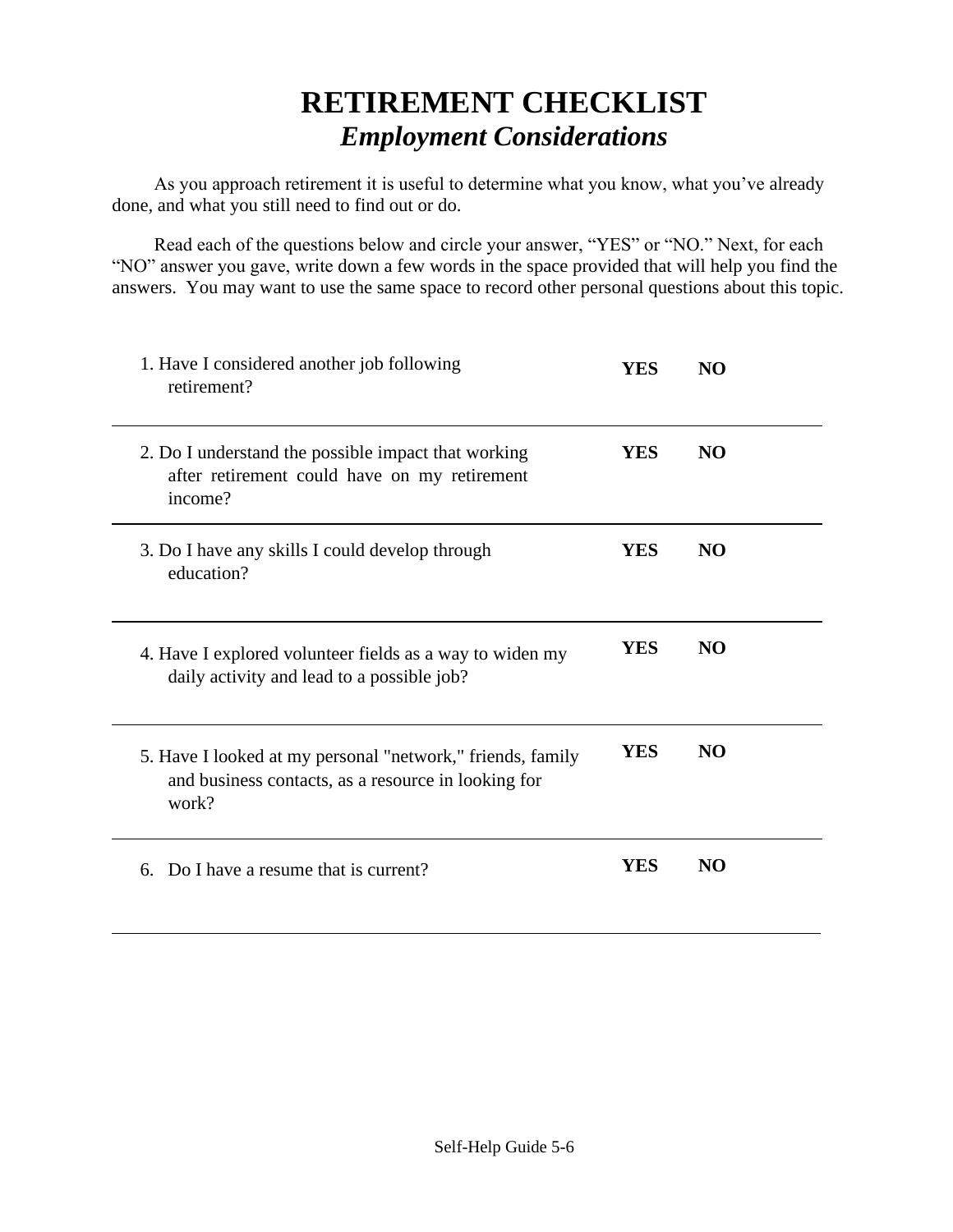### **RESOURCES**  *Employment Considerations*

#### **WEBSITES:**

The NYS Dept. of Labor. <https://www.labor.ny.gov/home/>

Job Seekers: register to search for a new job or just to see what's out there. [www.jobsonline.com](http://www.jobsonline.com/)

New York Business Express is the state's primary online guide to help you start, run, and grow a business in New York. <https://www.businessexpress.ny.gov/>

 New York State Joint Commission on Public Affairs. [www.jcope.ny.gov](http://www.jcope.ny.gov/)

Search jobs and personalize career tools. [www.monster.com](http://www.monster.com/)

Retirement jobs for people over 50. [www.RetirementJobs.com](http://www.retirementjobs.com/)

Create, edit and share your resume in minutes using this free resume builder. [https://www.resume.com](https://www.resume.com/)

**Glassdoor** is one of the world's largest job and recruiting sites. <https://www.glassdoor.com/index.htm>

**LinkedIn** is the world's largest professional network on the internet. You can use LinkedIn to find the right job or internship, connect and strengthen professional relationships, and learn the skills you need to succeed in your career.

<https://about.linkedin.com/>

**ZipRecruiter** is another site to search for jobs.<https://www.ziprecruiter.com/jobs/search>

Search for jobs at Indeed https://www.indeed.com/q-Resume-jobs.html

#### **PUBLICATIONS:**

Bolles, Richard N., *What Color Is Your Parachute? 2020: A Practical Manual for Job-Hunters and Career-Changers,* Ten Speed Press, Berkeley, Ca. 2019.

Collamer, Nancy., *Second-Act Careers: 50+ Ways to Profit from Your Passions during Semi-Retirement, (1st edition),*  Ten Speed Press, 2013.

DeCarlo, Laura., *Resumes for Dummies, 8 th Edition,* John Wiley & Sons Inc., 2019.

 Enelow, Wendy., *Modernize Your Resume: Get Noticed…Get Hired,* Emerald Career Publishing, 2019.

 Griffo, Ilana., *Mind Your Business: A Workbook to Grow Your Creative Passion into a Full-time Gig*, Paige, Tate & Co., 2019.

 Haberkorn, Tony & Elizabeth O'Neal., *Best Job Search Tips for Age 60-Plus: A Practical Work Options Resource for Baby Boomers,* Baypointe Publishers, 2017.

 Hannon, Kerry., *Great Jobs for Everyone 50+: Finding Work that Keeps You Happy and Healthy…and Pays the Bills,* (updated edition), Wiley, 2017.

Hill, Beverly., *Middle Age Career Change: How to Turn Your Life Passion into a Career,* Patricia Carlyle*,* November 2015.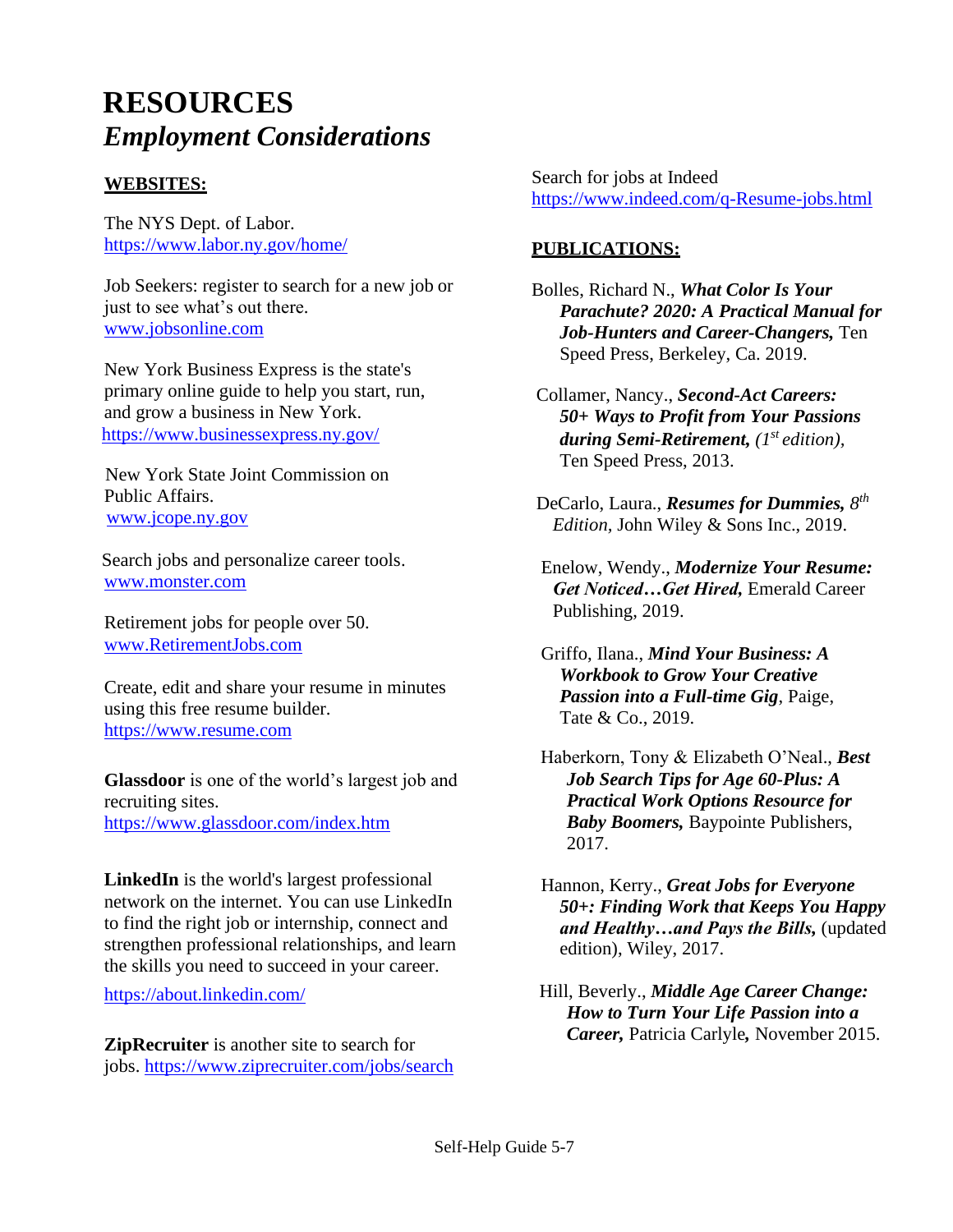Williams, Mary Ellen, M.A., *Land the Job You Love: 10 Surefire Strategies for Jobseekers Over 50,* CreateSpace Independent Publishing Platform, 2011.